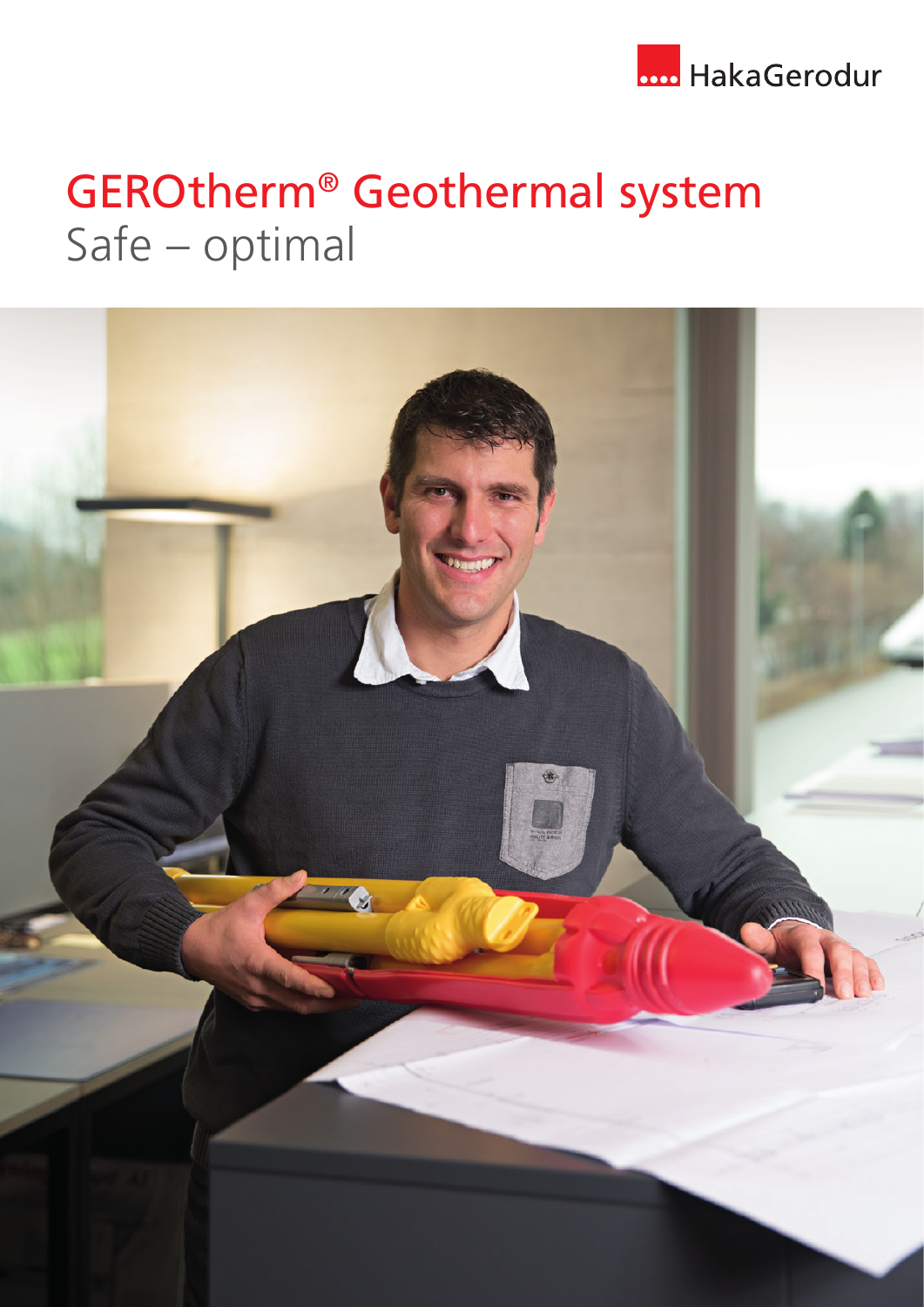### A system that satisfies all the requirements

Are you planning a geothermal plant for heating and cooling a building? Then you must not take any risks and only rely on products that have already proven themselves to be successful a thousand times before. You can be flexible in your planning with the GEROtherm® System. And our specialists will be there to provide you with advice and assistance along the way.

#### The product … **Example 20** 2011 2018 ... and its strengths

![](_page_1_Picture_4.jpeg)

**GEROtherm® Geothermal probe PN16/PN20** The standard up to 300 metres

![](_page_1_Picture_6.jpeg)

**GEROtherm® SAVE** The flexible distributor

![](_page_1_Picture_8.jpeg)

**Distribution shaft** Robust shaft solutions

![](_page_1_Picture_10.jpeg)

GEROtherm®-Flux is designed for high demands and suitable for depths from 200 to 320 metres. It resists highest pressure loads (e.g. when injecting with high grouting material densities). The special winding technique of the coils makes it easier to sink the probe; the conical tube has a high resistance to internal pressure up to 32 bar; in addition to this, the loss of pressure is minimised.

The Geothermal probe PN16/PN20 made from robust PE100-RC has established itself as the standard in the market and is the first geothermal probe to be certified by the SKZ and KIWA. It is easy to unwind in the sinking process; the double meterization and the display indicating the direction of flow make the installation even easier. The specially developed probe foot with weight supporting capacity increases the flexibility, it is possible to work with weights or by pushing the probe.

Our SAVE collectors/distributors are characterised by their extremely low loss of pressure which as a result increases the efficiency of the entire plant. They are quick and easy to install thanks to the flat sealing connections – no more time wasted laboriously winding hemp around the connections! If you have any special requests or requirements, you have come to the right place. We can supply customised solutions in the shortest of time.

We can customise watertight distribution shafts according to your specifications in a very quick turnaround. If it must be possible to walk on the manhole cover or if lorries are to drive over it, how should the outlets be designed? We make everything possible! Our robust distribution shafts have already proven themselves in numerous applications. You can rely on our expertise.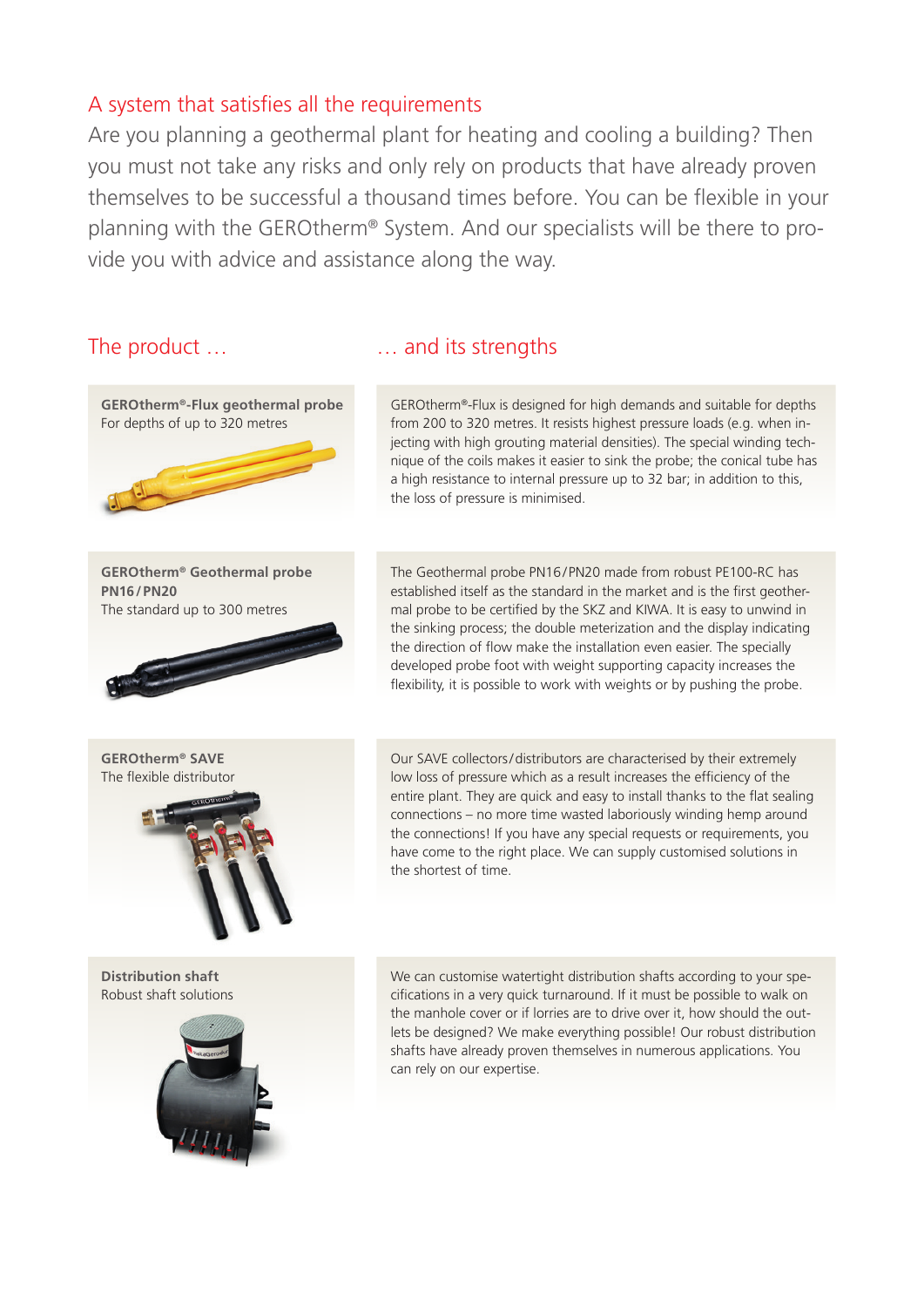## Flexible planning: GEROtherm® makes it possible

Our modular system provides you with all the components you need for a perfect system. And if your project has to comply with and satisfy certain special requirements, we will provide you with the customised components you need in the quickest of turnarounds: geothermal probes in special lengths or with higher pressure resistance, special distributors or insulated connecting lines. Together with our specialists, you will find the right solution every time. Take advantage of our expertise and many years of experience.

![](_page_2_Figure_2.jpeg)

![](_page_2_Picture_3.jpeg)

«The innovative GEROtherm® products and technical documentation provide me with the best support I could ask for in the planning.»